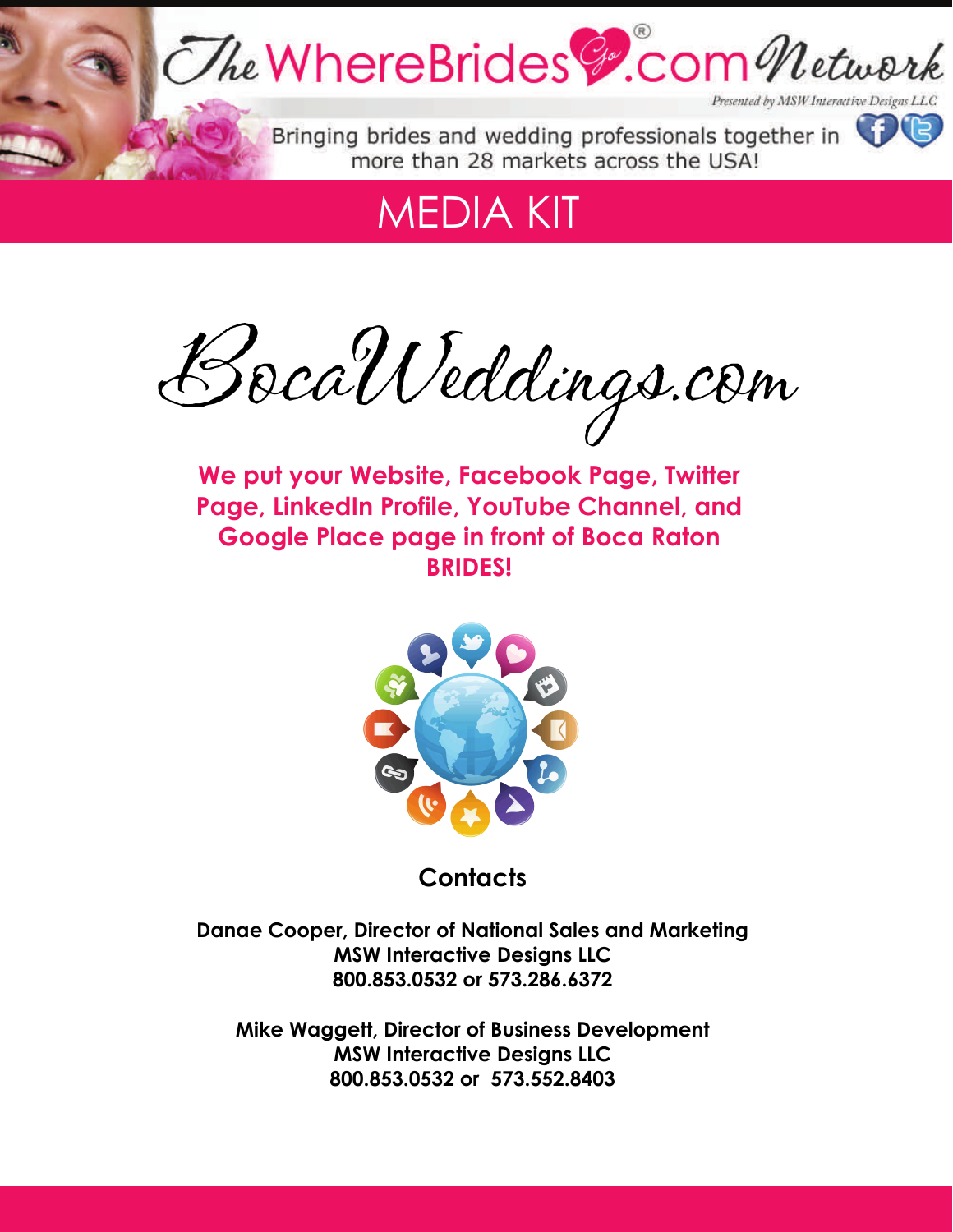

## Quick Facts

## **BocaWeddings.com IS Where Brides Go® to Find Wedding Pros!**

BocaWeddings.com is the premier LOCAL on-line wedding site Where Brides Go ® to find everything for a perfect wedding in Boca Raton. Advertisers on this site are exposed to **more than 1200** unique brides, grooms, and others visitors per month.

Our site offers a comprehensive one stop shop for brides and grooms, along with their friends and families. Everything brides need for their dream wedding can be easily found on BocaWeddings.com. We offer wedding planning tips and original advice columns, a comprehensive directory of local wedding professionals (**including their social media channels),** and a fabulous avenue for local wedding professionals to showcase their products, services, portfolios, blogs, and more!

## *Brides are booking their weddings with your competitors on BocaWeddings.com. Will they find your business there?*

### **Advertising Online with BocaWeddings.com WORKS!**

Our advertisers love us and stay with us! Our renewal rate for clients nationwide (we serve 28 local markets) is well above 80%. MSW Interactive Designs LLC started its first wedding portal business in 1999 in Colorado Springs, and has operated BocaWeddings.com ever since 2007. That equals a lot of satisfied advertisers over a decade of business!

### **Your Business is EASY to find on BocaWeddings.com**

Your ad is never more than **ONE CLICK** away from any page on our website, AND it is available 24/7, 365 days per year (making it MUCH less expensive and MUCH more effective than a one day bridal show!) Brides visit our site repeatedly throughout their planning process because it is free, easy to navigate, and we bring all the local vendors directly to them.

### **Your Business is SHOWCASED!**

We showcase our advertisers through scalable ad packages that make sense for their business. From a basic web and email link to a featured portfolio, blog, Facebook page, or YouTube video … we've got the perfect, affordable package for your business. We know one package does not fit all. Our goal is to make your message stand-out from the rest and give your business the most effective exposure possible. **We stand by our product with no long term contracts!**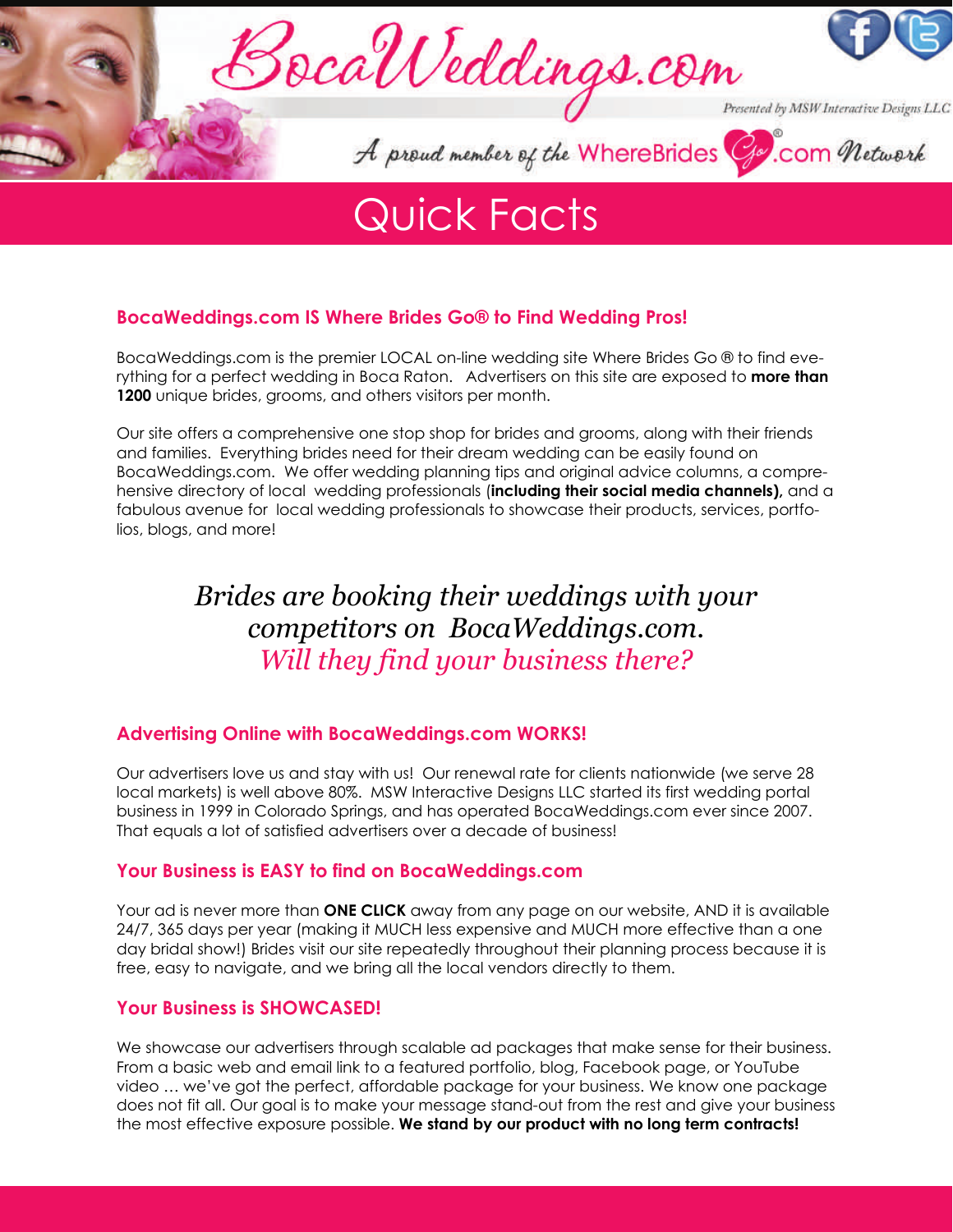

## About the Where Brides Go ® Network

The Where Brides Go® Network is a fully integrated network of comprehensive wedding planning portal sites in **more than 28 markets** across the USA. Each wedding portal includes a complete local vendor directory, planning checklists, interactive surveys, integration of social media channels, professional planning advice, and a fantastic wedding planning blog. Founded in 1999 by MSW Interactive Designs the Where Brides Go ® Network consistently attracts an average of **30,000 brides per month**.

*The chart below shows the continuous traffic from Feb 2008—Feb 2009. It's well known within the bridal industry that a large majority of engagements occur from the Thanksgiving holiday through Valentine's Day! After the engagement, more than 80% of those brides GET ONLINE and STAY ONLINE throughout their planning process! The online market generally sees a decline in traffic late Fall, when many of these weddings have already taken place and new engagement plans are developing for the next season.*



@ 2009 Quantcast Corp.

### **The Where Brides Go ® Network Across America**

| Missouri:    | Kansas City, Lake of the Ozarks, St. Louis                               |
|--------------|--------------------------------------------------------------------------|
| California:  | Napa Valley                                                              |
| Colorado:    | Boulder, Colorado Springs, Denver, Fort Collins, Pueblo, Rocky Mountains |
| Florida:     | Boca Raton, Ft. Lauderdale, West Palm Beach, Naples, Sarasota            |
| Kansas:      | Kansas City                                                              |
| Minnesota:   | Detroit Lakes, Minneapolis, St. Paul                                     |
| Nevada:      | Las Vegas                                                                |
| N. Carolina: | Raleigh, Chapel Hill                                                     |
| N. Dakota:   | Fargo                                                                    |
| Ohio:        | Columbus                                                                 |
| Tennessee:   | Knoxville, Gatlinburg, Nashville, Pigeon Forge                           |
| Texas:       | Dallas                                                                   |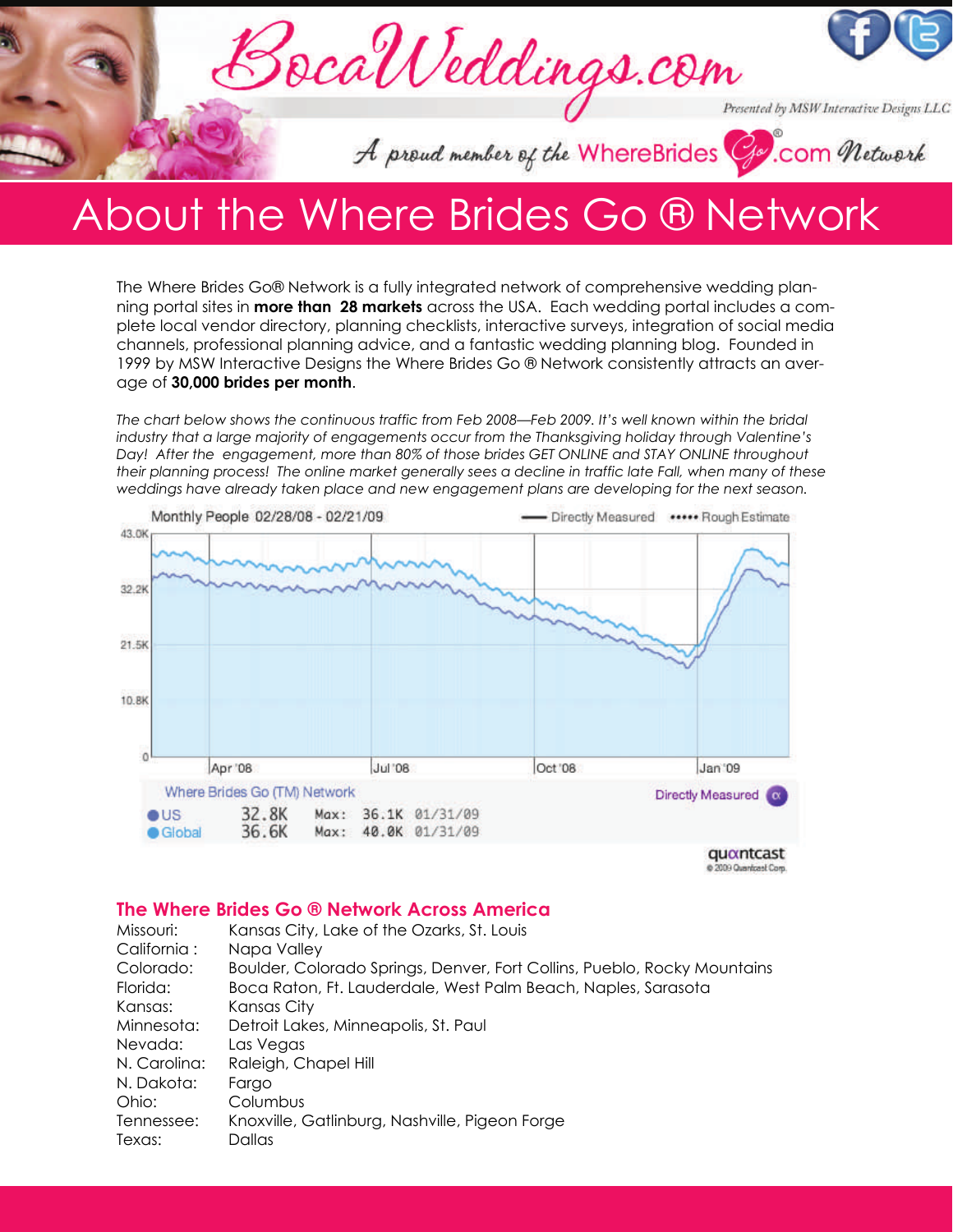

A proud member of the WhereBrides Cp. com Network

## Why BocaWeddings.com?

According to The Wedding Report, a statistics and market research source for the wedding industry, **46,807 weddings will take place in the Boca Raton area in 2012**. These brides will spend an **average of \$29,496** per wedding in the next year! **Don't You Want a Slice of That \$24,000+ Pie?** With more than **1,200 unique bridal visitors each month,** you can be assured that the vast majority of these brides, grooms, and wedding participants (aka prospective clients) will find your business on BocaWeddings.com!

## **Boca Raton Wedding Statistics from The Wedding Report**

| Year | <b>Est. Weddings</b> | Avg. Spending | <b>Market Value</b> |
|------|----------------------|---------------|---------------------|
| 2011 | 46,889 *             | $$28,964$ *   | \$1,358,382,636 *   |
| 2012 | 46,807 *             | $$29,496*$    | \$1,380,619,272 *   |
| 2013 | 46,628 *             | $$29,971$ *   | \$1,397,487,788 *   |
| 2014 | 46,924 *             | \$30,520 *    | \$1,432,120,480 *   |
| 2015 | $47,511*$            | $$30,943$ *   | \$1,470,132,873 *   |
| 2016 | 47,618 *             | \$31,670 *    | \$1,508,062,060 *   |

#### **Estimated Weddings & Average Spending 2011—2016**

#### **Competitive Landscape from 2010**

This is the estimated number of businesses, estimated weddings served per business per year, estimated gross sales per business per year for all categories that are tracked in Boca Raton by The Wedding Report.

| Category                  | <b>Est Businesses</b> | <b>Est Weddings per</b> | <b>Est Gross Sales per</b> |
|---------------------------|-----------------------|-------------------------|----------------------------|
| Attire & Accessories      | 191-234               | 215                     | \$381,625                  |
| Beauty & Spa              | 823-1,005             | 50                      | \$8,950                    |
| Entertainment             | 1,048-1,281           | 36                      | \$61,704                   |
| Flowers & Decorations     | 685-838               | 60                      | \$135,000                  |
| Gifts & Favors            | 159-195               | 258                     | \$248,454                  |
| Invitations               | 478-585               | 86                      | \$84,194                   |
| Jewelry                   | 521-636               | 79                      | \$445,955                  |
| Photography & Video       | 1,645-2,011           | 25                      | \$79,775                   |
| Planner/Consultant        | 626-765               | 21                      | \$34,986                   |
| Transportation            | 364-445               | 71                      | \$37,559                   |
| Venue, Catering & Rentals | 979-1,197             | 42                      | \$560,280                  |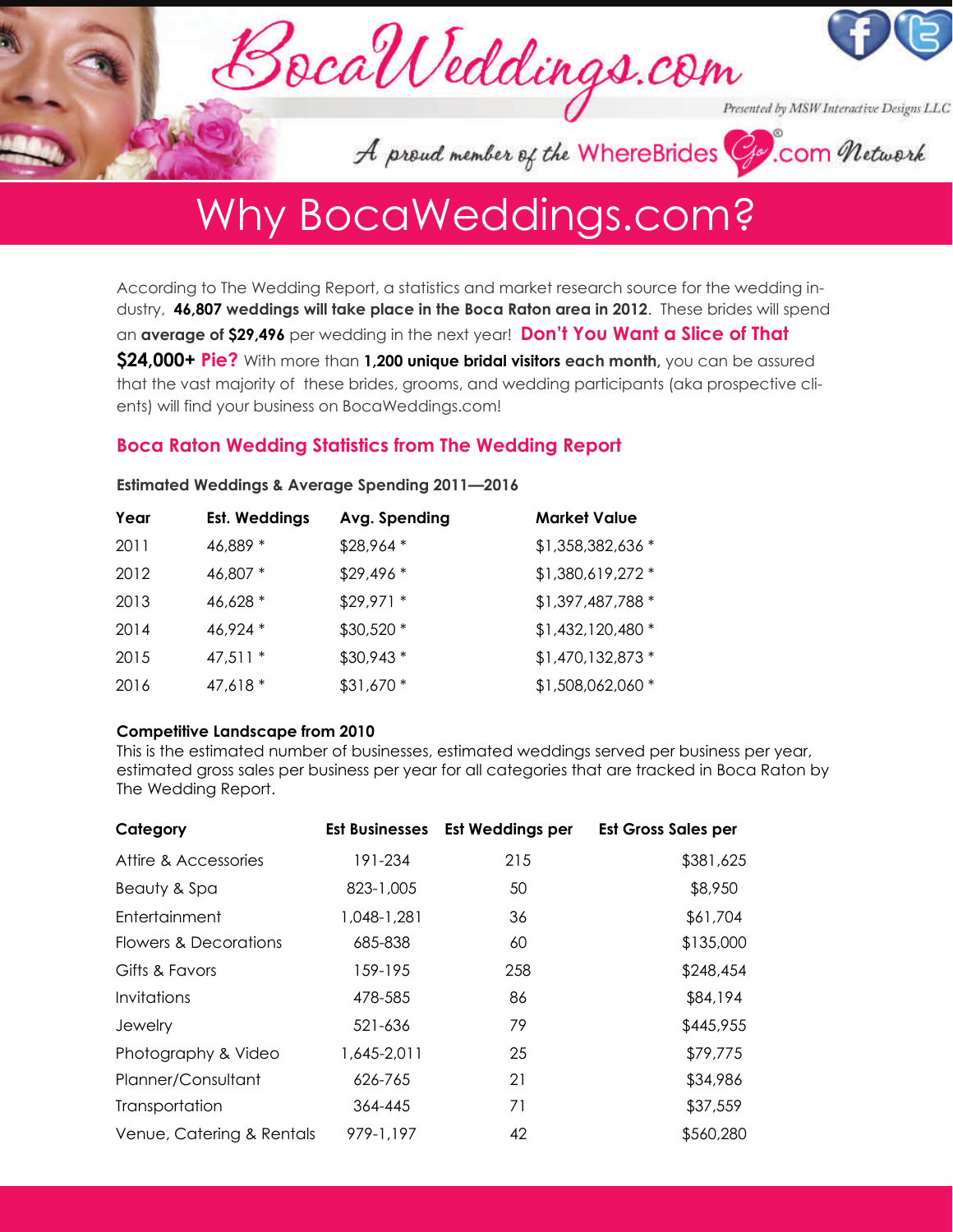



Presented by MSW Interactive Designs LLC

A proud member of the WhereBrides G. com Network

## About the Owner



Sandy Waggett created the Where Brides Go® network to compliment her comprehensive web design and internet marketing company, MSW Interactive Designs, LLC.

She strives to set a new standard in the industry by combining:

- more than 12 years of website design expertise
- internet marketing and search engine optimization experience
- an extensive instructional design and development background
- REAL online experience with **multiple business websites**

Sandy and her team offer a professional product, exemplary service, and a successful online experience to her business clients.

### **The MSW Interactive Designs Story**

MSW Interactive Designs, LLC (MSW) began in Colorado Springs in 1999 by working with small businesses in several sectors. Sandy decided to focus on a niche market she discovered while planning her own wedding. She found, at that time, that there were a small number of national websites offering planning resources for brides,

but none that focused locally on mid-sized markets like Colorado Springs. As a result, Sandy launched SpringsWeddings.com in early 2000 to provide local, timely information for the prospective bride and groom on all aspects of getting married in Colorado Springs.

This website was an immediate success and quickly achieved a #1 ranking in Google; a ranking it has held for almost 12 straight years. With this top ranking, MSW was able to offer Colorado Springs wedding professionals an effective avenue for marketing their businesses online in the local area.

Since many of the local wedding professionals didn't have websites in 2000, the market easily opened up for her web design services. The huge success of SpringsWeddings.com has since led to the creation of an additional 27 local wedding portals in cities across the USA.

Since the company's inception, Sandy and her team have established a reputation for exceptional customer service with the Where Brides Go® network and the ability to build high quality, affordable websites that work for small business. What makes MSW unique is Sandy's personal experience offering prospective clients a wealth of knowledge on how to effectively market, advertise, and build momentum in the now maturing Internet landscape and social media platforms.

During the past 12 years, Sandy's client base has expanded to over 600 businesses across multiple sectors including wedding professionals, real estate agents, construction, restaurants, professional services, and golf venues.

Sandy has been involved with and has contributed to multiple business, civic, and non-profit groups throughout the years, including: Business Networking International (BNI), Kiwanis International, United States Air Force Association, Blount County Education Foundation, Belly Rubs Basset Hound Rescue, National Association of Women Business Owners, March of Dimes, Treats for Troops, UCCS Association of Graduates, and the Susan G Komen Breast Cancer Foundation.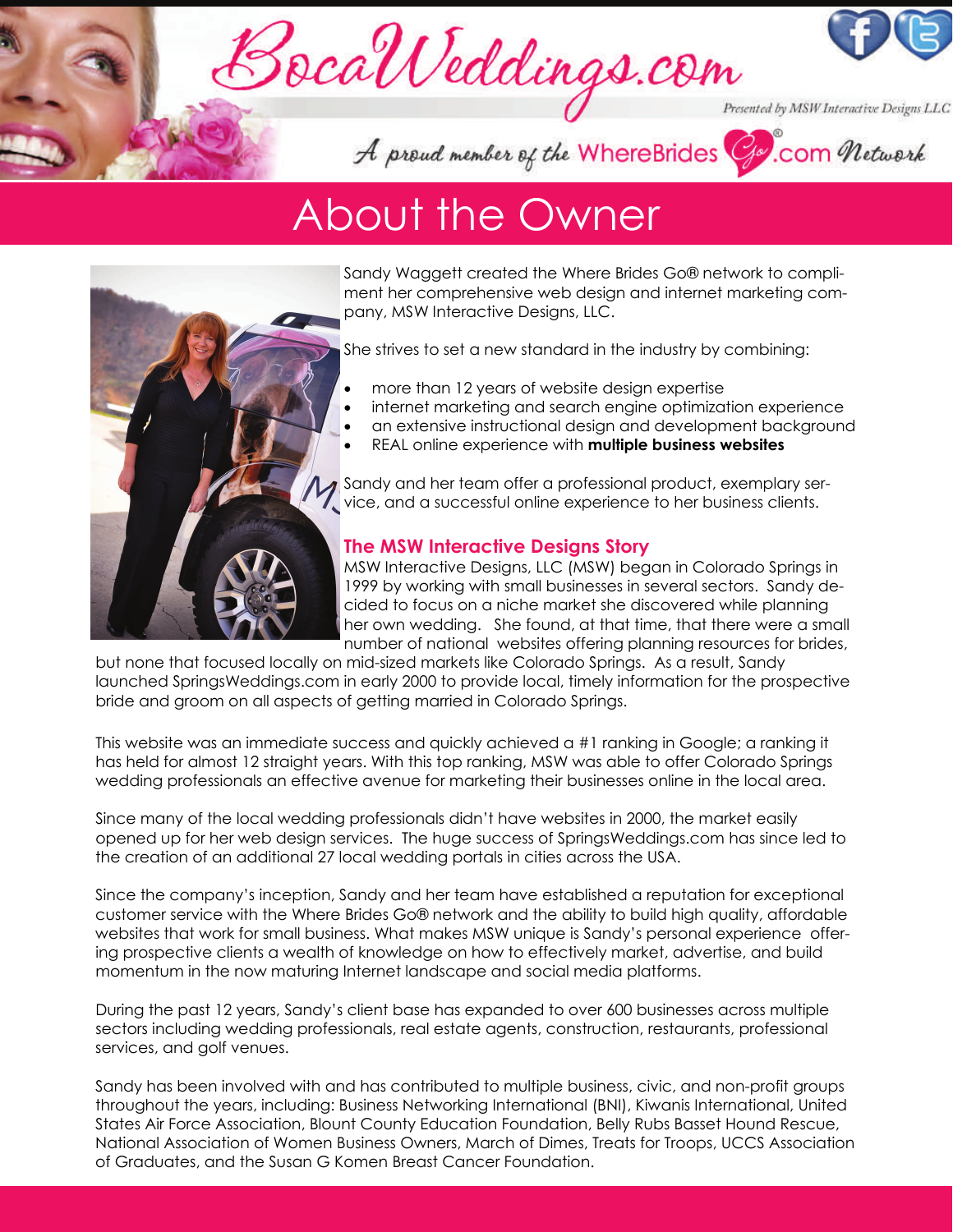

## Frequent Questions

### **How do Brides and Grooms find your business?**

BocaWeddings.com offers many opportunities to promote your business. At a minimum, your business will have a FREE listing on the vendor directory page that fits your business. Our ad packages are extremely affordable, can be custom fit to your needs, and have proven to be effective bringing the couples to you.

## **How do your sites help me?**

The Where Brides Go® network recognizes the importance of making our advertisers accessible to brides across multiple channels. In addition to featuring your website in our online directory, we also make your Facebook, Twitter, LinkedIn, and YouTube channels available to the brides. These are included with EVERY ad package. Additionally, even though brides are trending away from filling out lead forms online, we still offer the opportunity for brides to tell us about their weddings and let us know what services they are looking for. We then forward that information to our advertisers so they can follow up. Don't worry, if eLeads aren't for you, they represent a small portion of the actual traffic that comes through the website and is exposed to your ad and social media tracking! We can also tell you at any time how many brides have clicked through to your website, Facebook page, Twitter page, LinkedIn profile, or YouTube channel. **Oh, and did we mention the ad setup is FREE?**

## **How does the payment and renewal of my ad work?**

A huge benefit of advertising on BocaWeddings.com is that our ad packages are month to month. **There are NO long term contracts**. If you are ever dissatisfied with the results you can downgrade or cancel your ad at any time, for any reason. With a 80% renewal rate across the WhereBridesGo.com Network over 12 years, our loyal clients demonstrate the value of advertising with us.

Billing for your ad package occurs monthly and we accept multiple payment types: Visa, Mastercard, Discover, American Express or business check.

## **Can I make changes to my ad?**

**YES!** If you are ever dissatisfied with your ad package or banner, or just want to change things up a bit, we will happily make any changes you would like. Our design team works closely with you to design a banner that captures the image you want to present. Whether you have your own banner, or want us to design one, ad setup and changes are **FREE** to you.